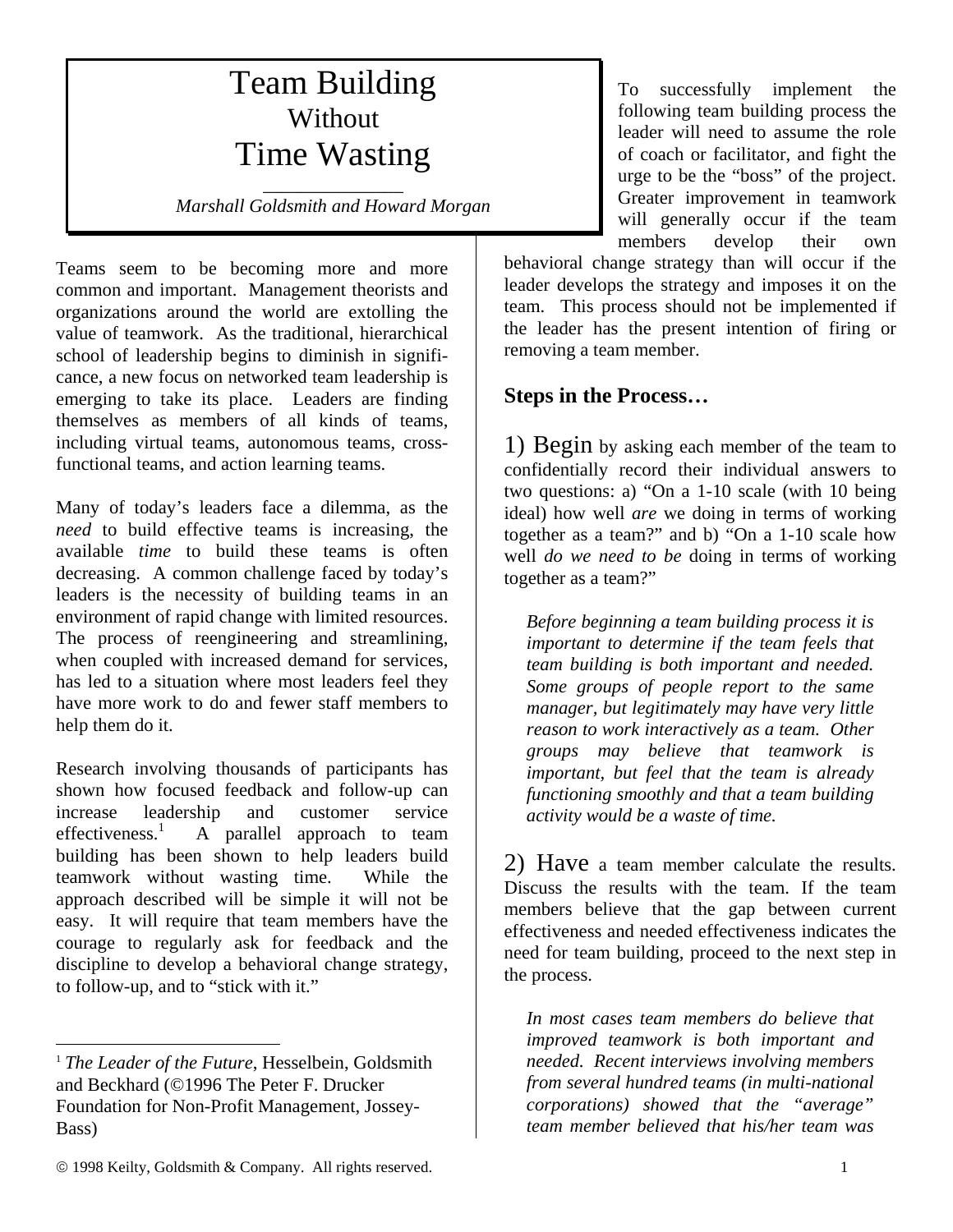*currently at a "5.8" level of effectiveness but needed to be at an "8.7".* 

3) Ask the team, "If every team member could change two key behaviors which would help us close the gap between *where we are* and *where we want to be*, which two behaviors should we all try to change?" Have each team member record their selected behaviors on flip charts.

4) Help team members prioritize all the behaviors on the charts (many will be the same or similar) and (using consensus) determine the two most important behaviors to change (for all team members).

5) Have each team member have a one-on-one dialogue with each other team member. During the dialogue each member will request that their colleague suggest two areas for personal behavioral change (other than the two already agreed upon for

each other team member on their effectiveness in demonstrating the two key behaviors common to all team members and the two key personal behaviors. Specific suggestions for improvement can be solicited in areas where behavior does not match desired expectations.

8) Conduct a mini-survey follow-up process in approximately four months. In the mini survey each team member will receive confidential feedback from all other team members on his/her perceived change in effectiveness. This survey will include two common items, the two personal items, and an item that assesses how much the individual has been following up with the other team members. The mini-surveys are simple enough to be put on a postcard and might look as follows:

every team member) that will help the team close the gap between *where we are* and *where we want to be*.

> *These dialogues occur simultaneously and take about 5 minutes each. For example, if there are seven team members each team member will participate in six brief one-on-one dialogues.*

| Table 1: Sample Mini-Survey<br>Do you believe this person has become more (or                                                                                                                                                    |                |  |  |                           |   |                |                                                                    |            |    |  |
|----------------------------------------------------------------------------------------------------------------------------------------------------------------------------------------------------------------------------------|----------------|--|--|---------------------------|---|----------------|--------------------------------------------------------------------|------------|----|--|
| less) effective in the past six months on the following<br>items? (Please circle the number that best matches<br>your estimate of any change in effectiveness.)                                                                  | Less Effective |  |  | I No Percepting<br>Change |   |                | More Effective<br>Not Enough<br>No Change<br>Information<br>Veeded |            |    |  |
| Team Items:                                                                                                                                                                                                                      |                |  |  |                           |   |                |                                                                    |            |    |  |
| 1. Clarifies roles and expectations with fellow team<br>members                                                                                                                                                                  |                |  |  | 0                         |   | 2              | 3                                                                  | <b>NCN</b> | ΝI |  |
| 2. Supports the final decision of the team (even if it<br>was not his/her original<br>idea)                                                                                                                                      | -3             |  |  | 0                         | 1 | $\overline{2}$ | 3                                                                  | NCN        | ΝI |  |
| Individual Items:                                                                                                                                                                                                                |                |  |  |                           |   |                |                                                                    |            |    |  |
| 1. Genuinely listens to others                                                                                                                                                                                                   |                |  |  |                           |   | 2              |                                                                    | NCN        | NI |  |
| 2. Strives to see the value of differing opinions                                                                                                                                                                                |                |  |  | 0                         | 1 | $\overline{2}$ | 3                                                                  | NCN        | ΝI |  |
| How has this person followed-up with you on areas that he/she has been trying to improve? (Check one)<br>No Perceptible Follow-Up<br>Little Follow-Up<br>Some Follow-Up<br>Frequent Follow-Up<br>Consistent (Periodic) Follow-Up |                |  |  |                           |   |                |                                                                    |            |    |  |
| What can this individual do to become a more effective team member?                                                                                                                                                              |                |  |  |                           |   |                |                                                                    |            |    |  |
|                                                                                                                                                                                                                                  |                |  |  |                           |   |                |                                                                    |            |    |  |
|                                                                                                                                                                                                                                  |                |  |  |                           |   |                |                                                                    |            |    |  |

6) Let each team

member review his/her list of suggested behavioral changes and choose the two that seem to be the most important. Have each

team member then announce their two key behaviors for personal change to the team.

7) Encourage each team member to ask for a brief (five minute), monthly "progress report" from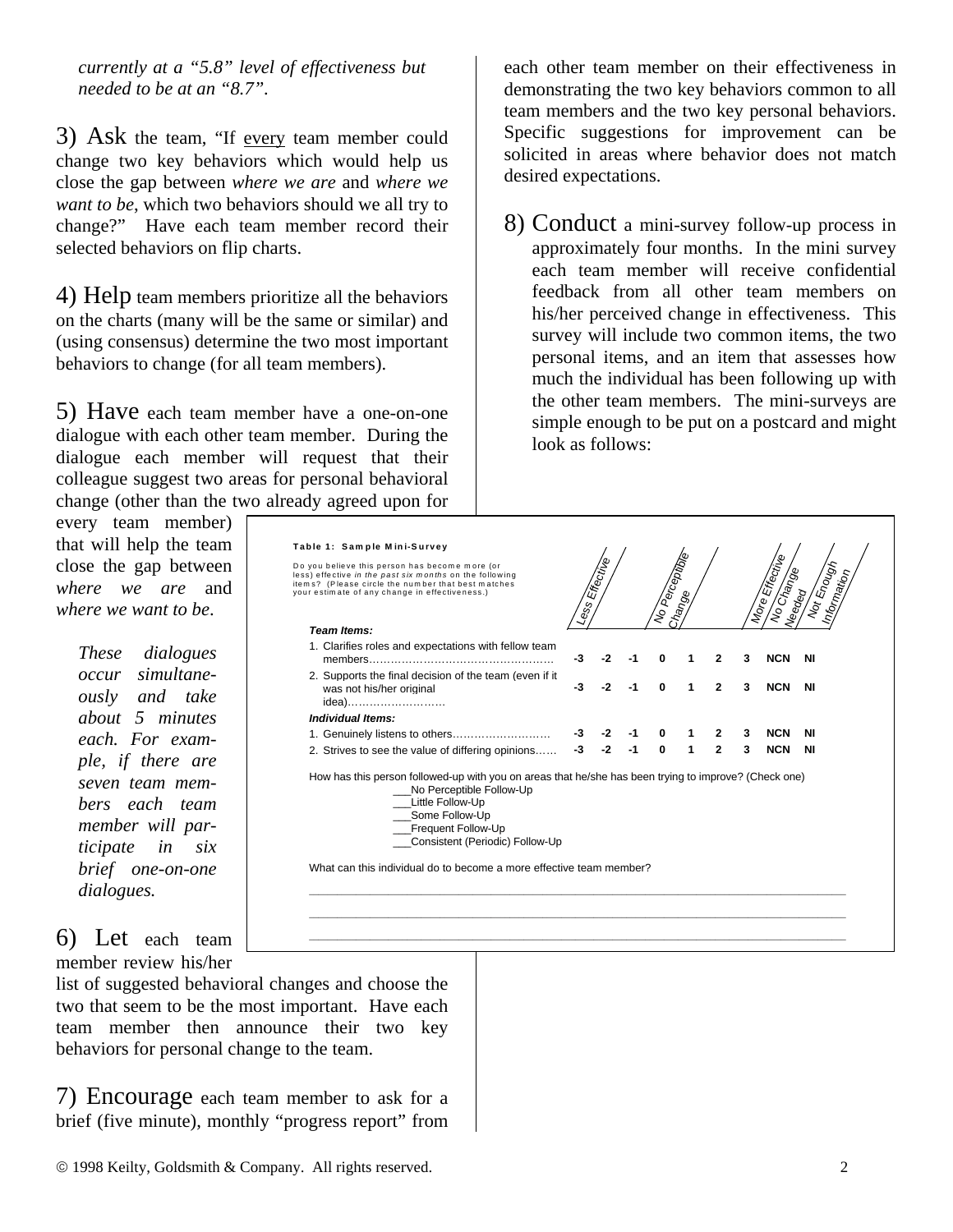9) Have an outside supplier calculate the results for each individual (on all items) and calculate the summary results for all team members (on the common team items). Each team member can then receive a confidential summary report indicating the degree to which colleagues see his or her increased effectiveness in demonstrating the desired behaviors. Each member can also receive a summary report on the team's progress on the items selected for all team members.

*"Before and after" studies have clearly shown that if team members have regularly followed-up with their colleagues they will almost invariably be seen as increasing their effectiveness in their selected individual "areas for improvement". The group summary will also tend to show that (overall) team members will have increased in effectiveness on the common team items. The mini-survey summary report will give team members a chance to get positive reinforcement for improvement (and to learn what has not improved) after a reasonably short period of time. The mini-survey will also help to validate the importance of "sticking with it" and "following-up."* 

10) In a team meeting have each team member discuss key learnings from their mini-survey results and ask for further suggestions in a brief one-onone dialogue with each other team member.

11) Review the summary results with the team. Facilitate a discussion on how the team (as a whole) is doing in terms of increasing its effectiveness in the two key behaviors that were selected for all team members. Provide the team with positive recognition for increased effectiveness in teamwork. Encourage team members to keep focused on increasing their effectiveness in demonstrating the behaviors that that they are trying to improve.

12) Have each team member continue to conduct their brief monthly "progress report" sessions with

each other team member. Re-administer the minisurvey (in four- month intervals) after eight months from the beginning of the process and again after one year.

13) Conduct a summary session with the team one-year after the process has started. Review the results of the final mini-survey and ask the team members to rate the team's effectiveness on *where we are* vs. *where we need to be* in terms of working together as a team. Compare these ratings with the original ratings that were calculated one year earlier. (If team members followed the process in a reasonably disciplined fashion, the team will almost always see a dramatic improvement in teamwork.) Give the team positive recognition for improvement in teamwork and have each team member (in a brief one-on-one dialogue) recognize each of his her colleagues for improvements in behavior that have occurred over the past twelve months.

14) Ask the team if they believe that more work on team building will be needed in the upcoming year. If the team believes that more work would be beneficial, continue the process. If the team believes that more work is not needed "declare victory" and work on something else!

## *Why This Process Works*

The process described above works because it is highly focused, includes disciplined feedback and follow-up, does not waste time, and causes participants to focus on self-improvement. Most survey feedback processes ask respondents to complete too many items. In such surveys most of the items never result in any behavioral change and participants feel they are wasting time. Participants almost never object to completing four-item surveys that are specifically designed to fit each team member's unique needs. The process also works because it provides ongoing feedback and reinforcement. Most survey processes provide participants with feedback every 12-24 months. Any research on behavioral change will show that feedback and reinforcement for new behavior needs to occur much more frequently than a yearly or biyearly review. A final reason that the process